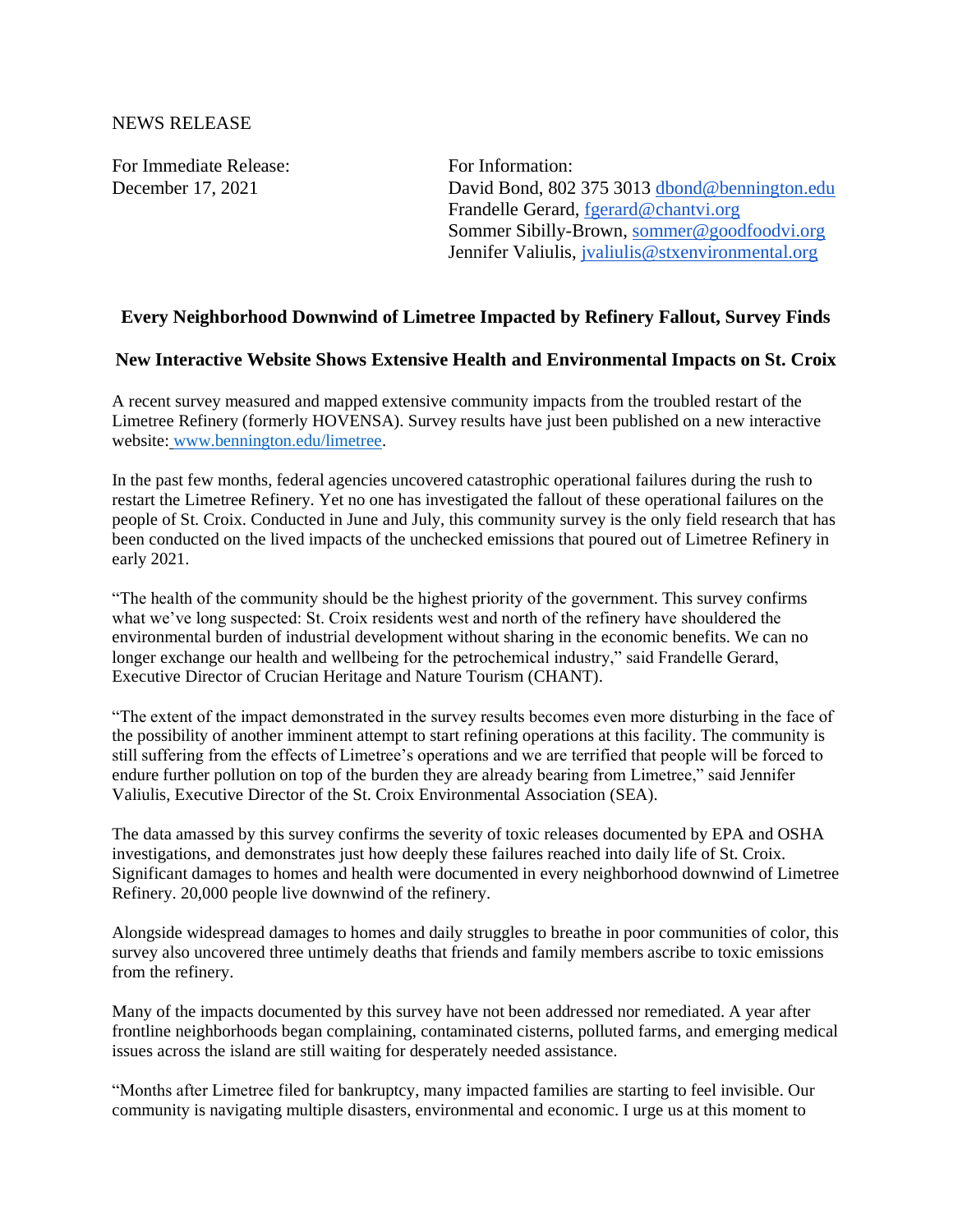center both. Remember there are people, families, children still waiting for assistance. I am grateful for all those who shared their stories, and all the community groups, and volunteers who made the data collection and this site possible. I implore you to take a deeper look at what happened to too many people in this community. We have an opportunity to inform our future, my prayer is we take it," Sommer Sibilly-Brown, Executive Director of Virgin Islands Good Food Coalition.

This survey was organized as a response to community interest in documenting the damage Limetree Refinery was inflicting on St. Croix. Collecting data by going door-to-door in neighborhoods, standing outside grocery stores and community centers, and encouraging online participation, this 26 question survey gathered information from residents across St. Croix from June 17 to July 11, 2021. In three weeks, this survey generated 681 unique responses from 120 different neighborhoods across St. Croix. This survey was organized by Frandelle Gerard (CHANT), Sommer Sibilly-Brown (VI Good Food Coalition), and Jennifer Valiulis (St. Croix Environmental Association), and Professor David Bond (Bennington College).

Amplifying the communities own knowledge about what happened, this survey found extensive impacts to health and environment in the Kingshill and West End regions of St. Croix. Impacts were particularly severe in predominantly low-income Black and Brown neighborhoods that line the northwest side of the refinery. 95% of responses from frontline neighborhoods reported frequent noxious smells from the refinery and 70% of responses from downwind neighborhoods said refinery emissions caused respiratory distress.

"The fact that such gross negligence was allowed to continue unabated for so long – and the fact that nearly a year after this disaster started so many Black and Brown families are still waiting for basic assistance – are proof of American colonialism in the present tense. This is what the withholding of full citizenship looks like for communities of color. This is environmental racism," said David Bond, Associate Director of the Center for the Advancement of Public Action (CAPA) at Bennington College.

The EPA determined that a faulty flare repeatedly released oily mists into the community, coating homes, cars, and farms in crude oil. On a Caribbean island where approximately half of homes collect their drinking water from the rain, unchecked refinery emissions are a drinking water crisis. 143 households reported cisterns contaminated with crude oil, including some houses 8 miles downwind of the refinery. These households come from 30 different neighborhoods, many of whom describe drinking water that now contains droplets of crude oil, smells of diesel, and causes chemical burns on skin and throats. Despite multiple calls to the refinery and the territorial government, many of these homes have not had their cisterns cleaned nor have they been provided with an alternative source of drinking water.

The EPA also determined that refinery emissions of sulfur dioxide and hydrogen sulfide gases routinely exceeded health guidance levels and during the worst episodes spiked well beyond levels considered lethal. Exposure to these sulfurous gases can cause severe respiratory distress, lasting neurological impairment, and death. In this community survey, residents downwind of Limetree described daily noxious emissions that often provoked sudden nausea and vomiting, debilitating headaches, or the terror of being unable to breath.

This survey documented 67 residents that sought medical attention during emissions episodes at Limetree Refinery. Many residents complained of lasting injuries that continue to afflict them.

Over 100 households across the West End also reported emissions and petrochemical rains that damaged their farms and gardens. After acute emissions episodes, some reported their vegetables and fruit trees shriveled up, impacts that are consistent with deadly levels of sulfur dioxide gas.